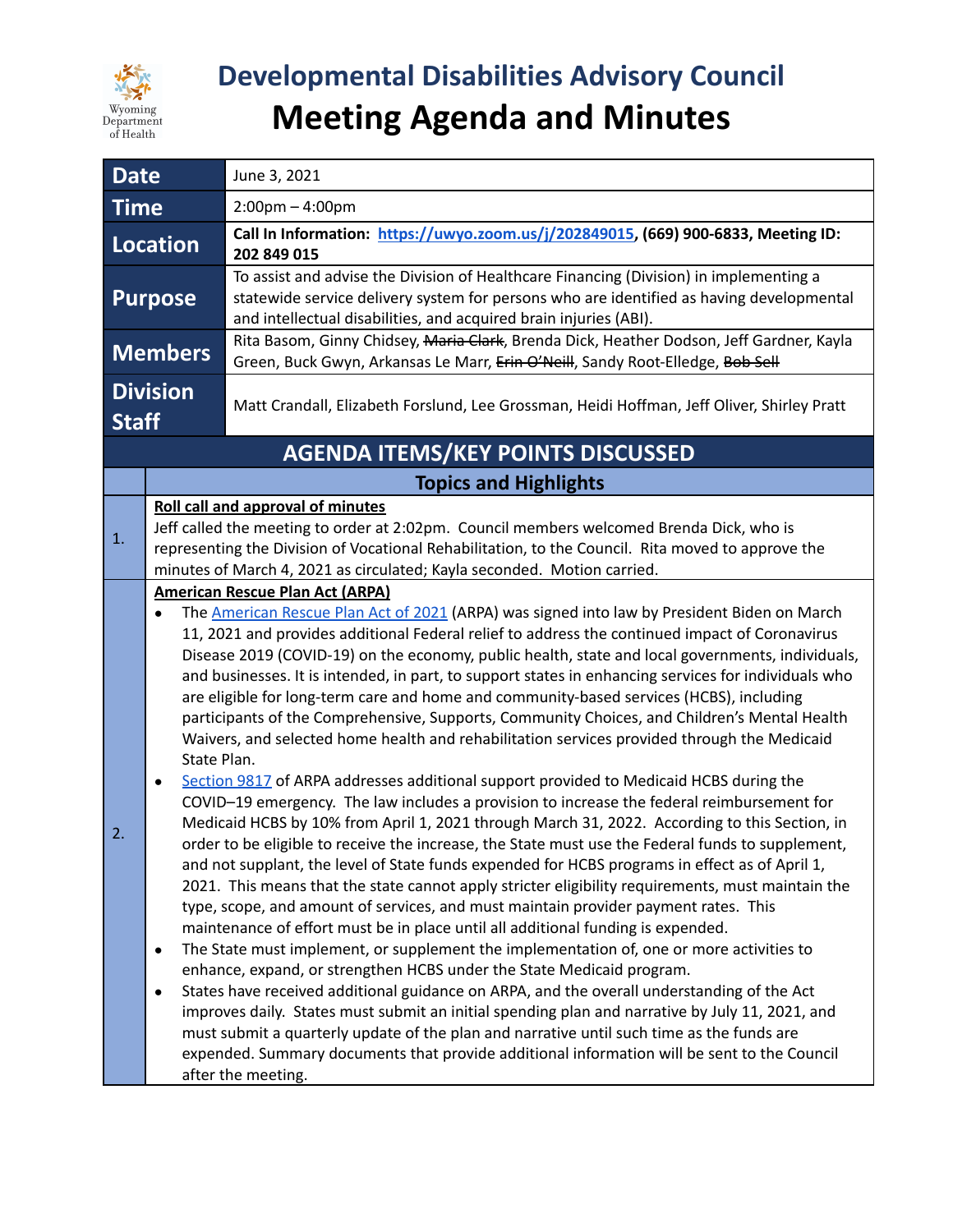

### **Developmental Disabilities Advisory Council Meeting Agenda and Minutes** Department<br> **Expariment**<br> **Expartment**<br> **Expartment**<br> **Expartment**<br> **Pepartment**<br> **Pepartment**<br> **Pepartment**<br> **Pepartment**<br> **Pepartment**<br> **Pepartment**<br> **Pepartment**<br> **Pepartment**<br> **Performance feedback received during**<br> **P**

- listening sessions held in early April.
- *● Member question: SEA072 provides that ARPA funding may be used for any purpose allowed by the CARES Act. Does SEA072 limit the Department of Health's response to CARES Act purposes or does the Department have the full authority permitted by ARPA, as well? Is the State considering ARPA Section 9813 funding for community-based mobile crisis intervention services, with an initial 85%-15% FMAP, beginning April 1, 2022 and running for five years, to prevent or reduce unnecessary institutionalization? Division response: The Division will need to review, but at this time we are not aware of any restrictions. The crisis intervention 85%-15% FMAP is an area of interest, but not a priority given the extended timeline. We don't have plans to pursue at this moment, but we are aware that it is an opportunity.*
- *● Member question: Will the state be responsible for coming up with money to match the federal portion of the FMAP increase? Division response: No. State funding will stay flat. The 10% increase will be an increase to the overall FMAP, which will change from 50% federal and 50%* state to 60% federal and 40% state. The 10% the state does not expend will be put into a separate *account and used for the purposes described in the spending plan.*
- The HCBS Section is taking the lead on drafting and submitting the spending plan and narrative; however, the Section will collaborate with other programs to ensure the plan includes all Division priorities.
- *● Member question: Will each program's spending be proportional to the program dollars that make up the increase? Division response: No. The spending of the additional funding may not be proportional to how each program's current expenditures contribute to the overall calculation of the increased FMAP.*
- *● Member question: Since this is one-time funding, is the Division's focus on one-time expenditures? Division response: The Division is focusing on one-time expenditures, but is also considering how to incorporate longer term net benefits, such as standing up transitional services.*
- Activities the Division is considering include, but are not limited to:
	- Workforce training, including skill building for case managers and direct support professionals;
	- Additional assistive technology services;
	- Additional supported employment services;
	- Planning initiatives, such as Aging and Disability Resource Center/No Wrong Door; and
	- Temporary increases of provider reimbursement rates.

#### **Division updates**

● Budget

3

- During the last legislative session, proposed Phase 3 reductions were restored. Additionally, the elimination of therapies, skilled nursing, dietician, and homemaker services were restored. This is a temporary restoration. The Division will need to submit an exception request to avoid these reductions in the next budget.
- Rate rebasing
	- The Division and Guidehouse continue to work on this project. Guidehouse has completed the analysis of cost survey data, conducted research to support rate model development such as economies of scale and benefit factor components, and has started drafting the overall rate model.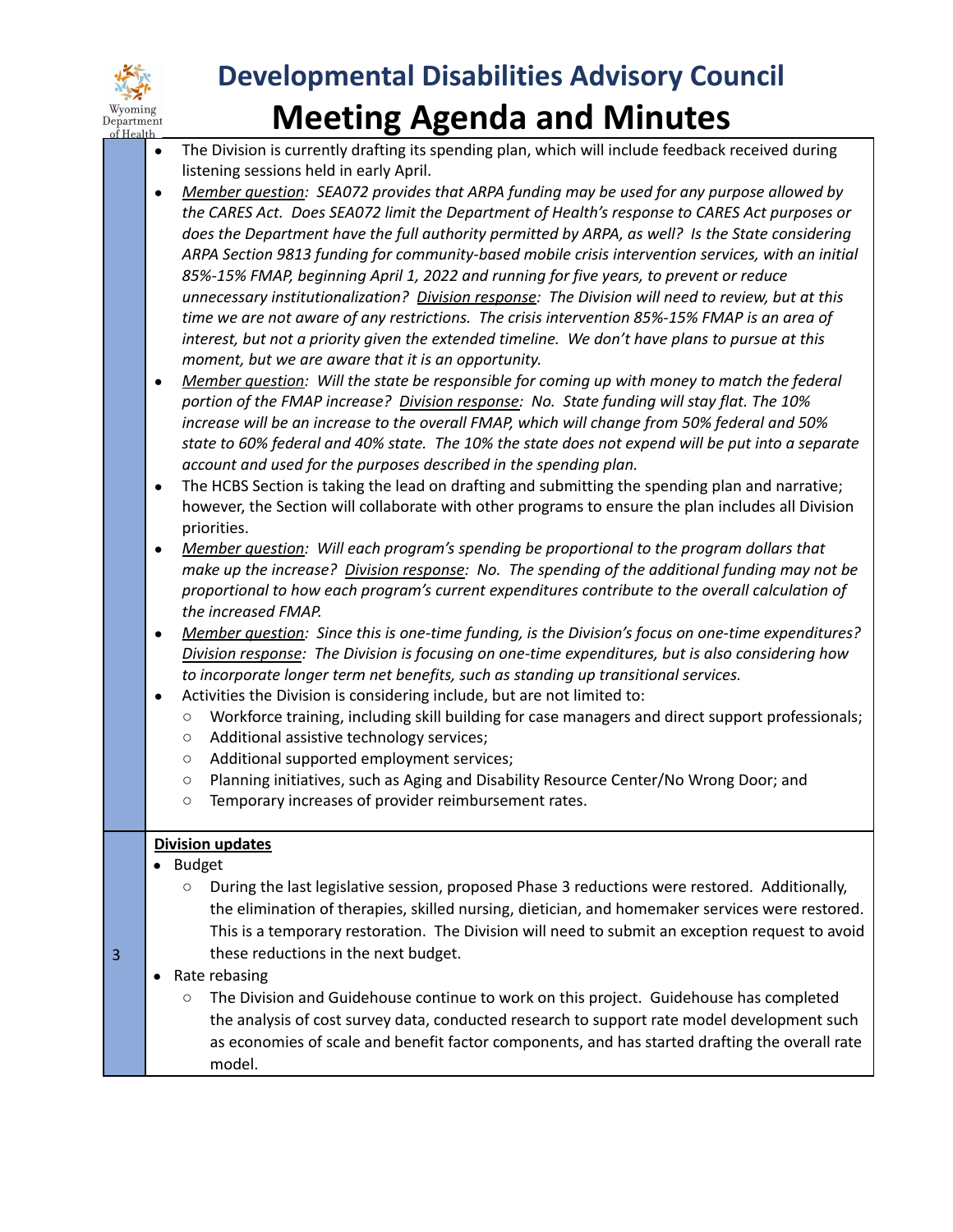

# **Developmental Disabilities Advisory Council Meeting Agenda and Minutes**

- The final rate calculations and fiscal impact will be ready by August 1, 2021. The final report will be submitted to the Division by October 1, 2021.
- Additional federal policy initiatives
	- In public discussion and declarations, the American Jobs Act may include as much as \$400 Billion in additional investments focusing on workforce recruitment and retention for Medicaid HCBS. It also addresses the elimination of 14(c) subminimum wage certificates. Subminimum wage employment has not been supported through Wyoming waiver programs since 2014.
	- The Home and Community-Based Access Act (HAA) would make HCBS mandatory, rather than voluntary. States wouldn't be able to restrict enrollment or implement waitlists. This is only being discussed at this time and is not an active piece of federal legislation.
	- *○ Member comment: It is encouraging that policymakers at the highest level are discussing home and community-based services on so many fronts. These changes could represent the most significant changes to waiver services since waivers were implemented.*
- COVID-19 recovery
	- $\circ$  COVID flexibilities are in place through calendar year 2021. The Division is working on a white paper that will present COVID cases and deaths related COVID, and will include the Medicaid population at large. The Division cannot release DD specific data on COVID deaths as the number of deaths is small enough that it would be considered identifiable information and violate Health Insurance and Portability and Accountability Act (HIPAA) regulations.
	- *○ Member question: Does the Division have information on the number of participants and provider staff members who have been vaccinated? Division response: The Division does not* have reliable data on this topic, but is trying to aggregate. Data collected will most likely be an *undercount. Member comment: The survey that the Wyoming Governor's Council on Developmental Disabilities (WGCDD) has distributed quarterly is a COVID impact survey, and is intended to identify barriers or access issues during COVID. The WGCDD has had a very low response rate for the most recent quarter, but they will share information if they receive it.*
	- The Department of Health encourages everyone to get vaccinated.
- **NCI Staff Stability Survey** 
	- The National Core Indicators (NCI) Staff Stability Survey is intended to examine the landscape of the direct support professional workforce and to inform policy discussion related to what has been described as a workforce crisis. The Division entered into this project at the request of an earlier DD Advisory Council.
	- Current provider participation is very low, and may result in Wyoming's data being eliminated from the final report. The Division will continue to be persistent and request providers to respond, but all Council members are asked to encourage all providers that meet the qualifications for national accreditation to participate. The last day to submit the survey is June 30, 2021.
	- If a provider has questions or has lost their link to the survey, they can contact Heidi Hoffman at [heidi.hoffman3@wyo.gov.](mailto:heidi.hoffman3@wyo.gov)
- **Electronic visit verification (EVV)** 
	- The Division has targeted October 2021 as the implementation date for electronic visit verification of traditional DD Waiver services. Carebridge, the Division's contractor, is focusing